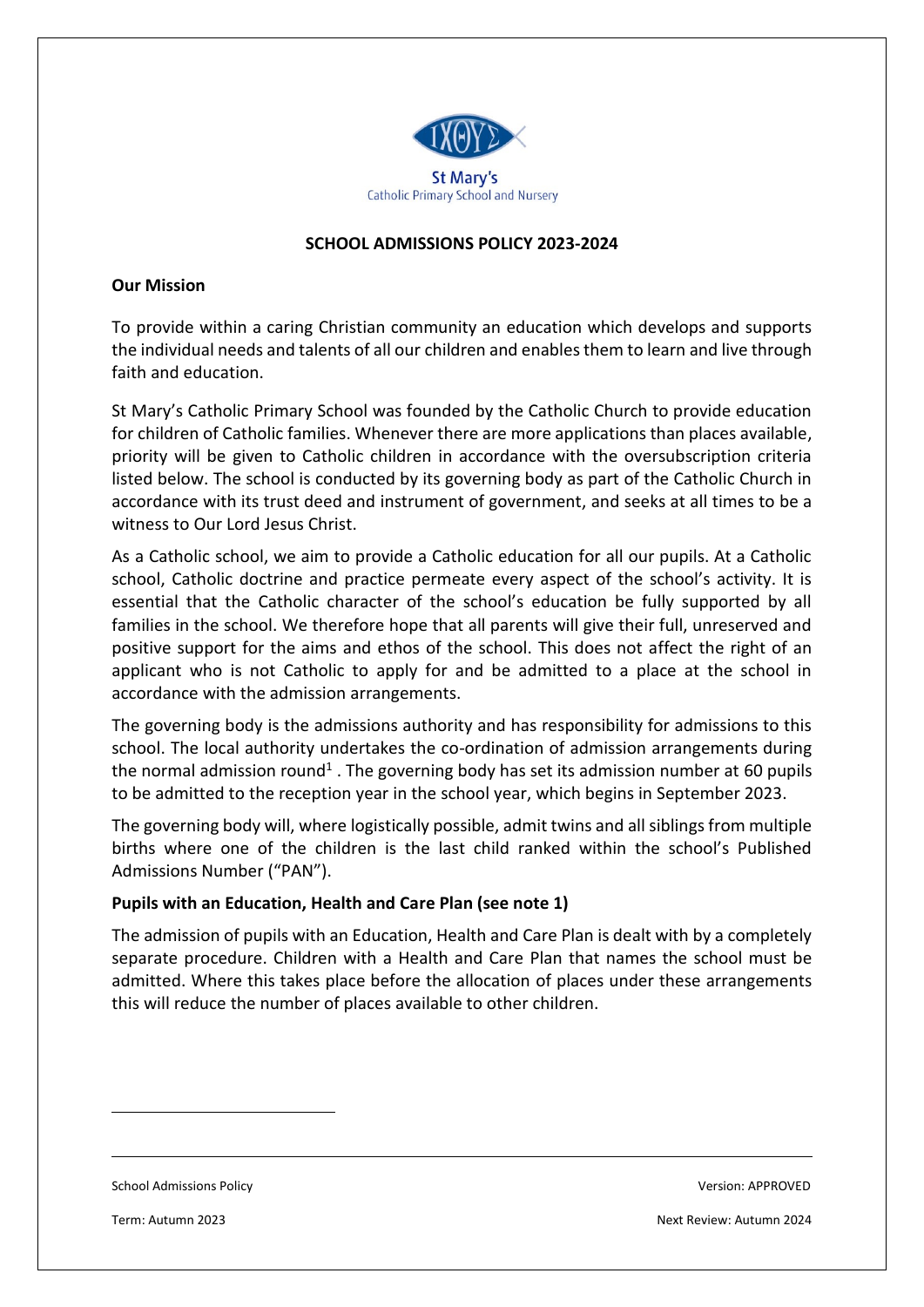## **Oversubscription Criteria**

*Where there are more applications for places than the number of places available, places will be offered according to the following order of priority.*

- 1. Looked after and previously looked after children (see note 2).
- 2. Catholic children who are resident in the parish of St Mary's of the Immaculate Conception, Crewe (see notes 3 & 11).
- 3. Catholic children for whom St Mary's is the nearest Catholic school (see notes 3 & 11).
- 4. Other Catholic children (see note 3).
- 5. Catechumens and members of an Eastern Christian Church (see notes 4 & 5).
- 6. Children of other Christian denominations whose membership is evidenced by a minister of religion (see note 6).
- 7. Children of other faiths whose membership is evidenced by a religious leader (see note 7).
- 8. Any other children.

## **Within each of the categories listed above, the following provisions will be applied in the following order.**

- (i) Where evidence is provided at the time of application of an exceptional social, medical or pastoral need of the child which can most appropriately be met at this school, the application will be placed at the top of the category in which the application is made. (see note 10).
- (ii) The attendance of a brother or sister at the school at the time of enrolment will increase the priority of an application within each category so that the application will be placed at the top of the category in which the application is made after children in (1) above (see note 8).

## **Tie Break**

Priority will be given to children living closest to the school determined by the shortest distance. Distances are calculated on the basis of a straight-line measurement between the front door of the child's home address (including the community entrance to flats) and the main entrance of the school, using the local authority's computerised measuring system. In the event of distances being the same for two or more children where this would determine the last place to be allocated, random allocation will be carried out and supervised by a person independent of the school. All the names will be entered into a hat and the required number of names will be drawn out.

## **Application Procedures and Timetable**

To apply for a place at this school in the normal admission round, you must complete a Common Application Form available from the local authority in which you live.

You will be advised of the outcome of your application on 16<sup>th</sup> April or the next working day, by the local authority on our behalf. If you are unsuccessful (unless your child gained a place

School Admissions Policy Version: APPROVED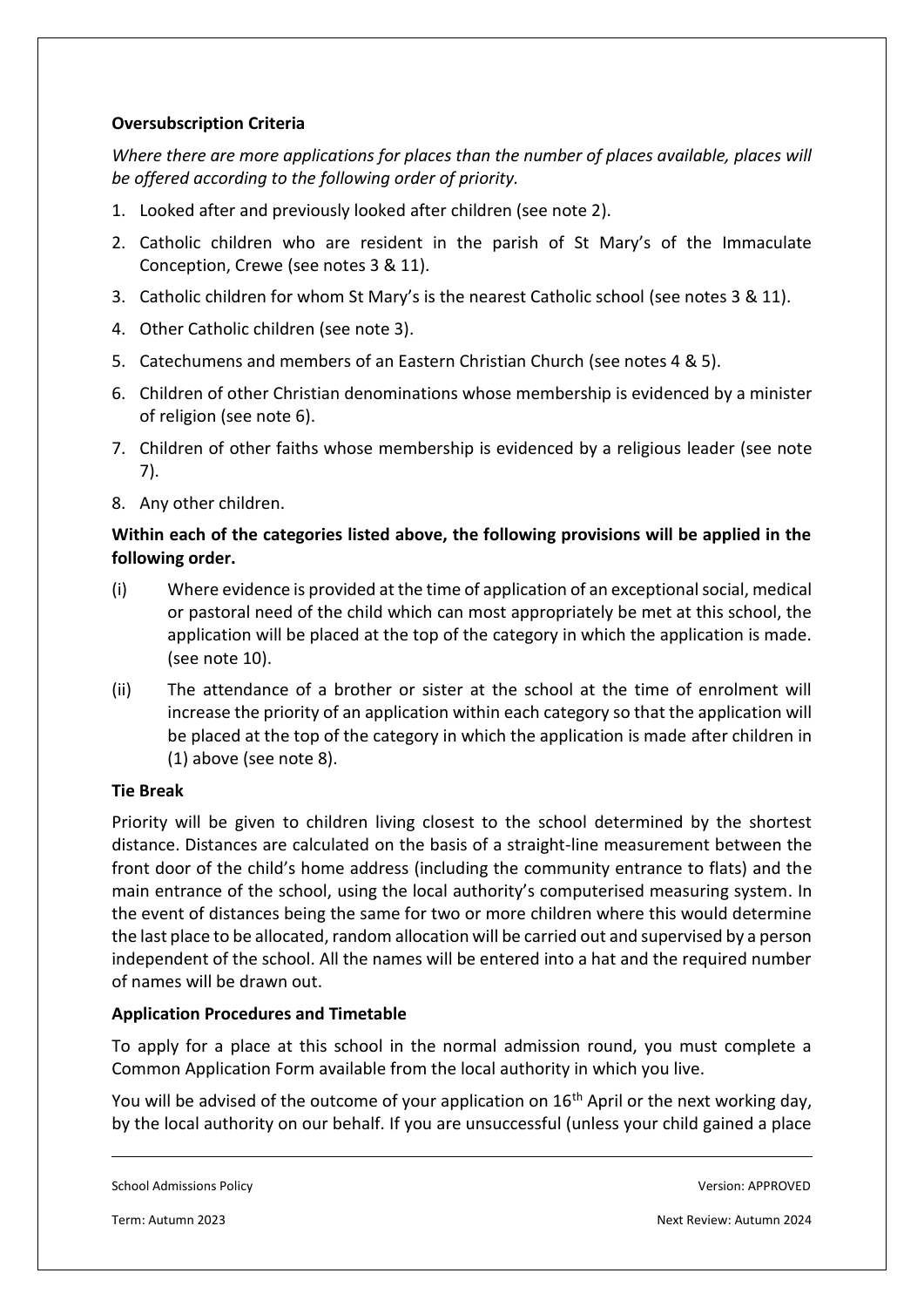at a school you ranked higher) you will be informed of the reasons, related to the oversubscription criteria listed above, and you have the right of appeal to an independent appeal panel.

For a child to be considered under Criteria 2 to 7, supporting evidence will be required. *If you do not provide the supporting documentation, your child will not be placed in criteria 2 to 7 which this is likely to affect your child's chance of being offered a place.*

# **All applications which are submitted on time will be considered at the same time and after the closing date for admissions which is 15th January 2024.**

## **Late Applications**

Late applications will be administered in accordance with your home Local Authority Primary Co-ordinated Admissions Scheme. You are encouraged to ensure that your application is received on time.

## **Admission of Children Below Compulsory School Age and Deferred Entry**

A child is entitled to a full-time place in the September following their fourth birthday. A child's parents may defer the date at which their child, below compulsory school age, is admitted to the school, until later in the school year but not beyond the point at which they reach compulsory school age, or beyond the beginning of the final term of the school year for which an offer was made. A child may take up a part-time place later in the school year, but not beyond the point at which the child reaches compulsory school age. Upon receipt of the offer of a place a parent should notify the school, as soon as possible, that they wish to either defer their child's entry to the school or take up a part-time place.

## **Admission of Children outside their Normal Age Group**

At St Mary's, pupils are not admitted outside of their normal age group.

## **Waiting Lists**

In addition to their right of appeal, unsuccessful children will be offered the opportunity to be placed on a waiting list. This waiting list will be maintained in order of the oversubscription criteria set out above and *not* in the order in which applications are received or added to the list. Waiting lists for admission will operate throughout the school year. The waiting list will be held open until the last day of the summer term.

## **Inclusion in the school's waiting list does not mean that a place will eventually become available.**

#### **In-Year Applications**

An application can be made for a place for a child at any time outside the admission round and the child will be admitted where there are available places. Application should be made to the school by contacting Cheshire East using the following link: <https://www.cheshireeast.gov.uk/schools/admissions/in-year-applications.aspx>

Where there are places available but more applications than places, the published oversubscription criteria, as set out above, will be applied.

School Admissions Policy Version: APPROVED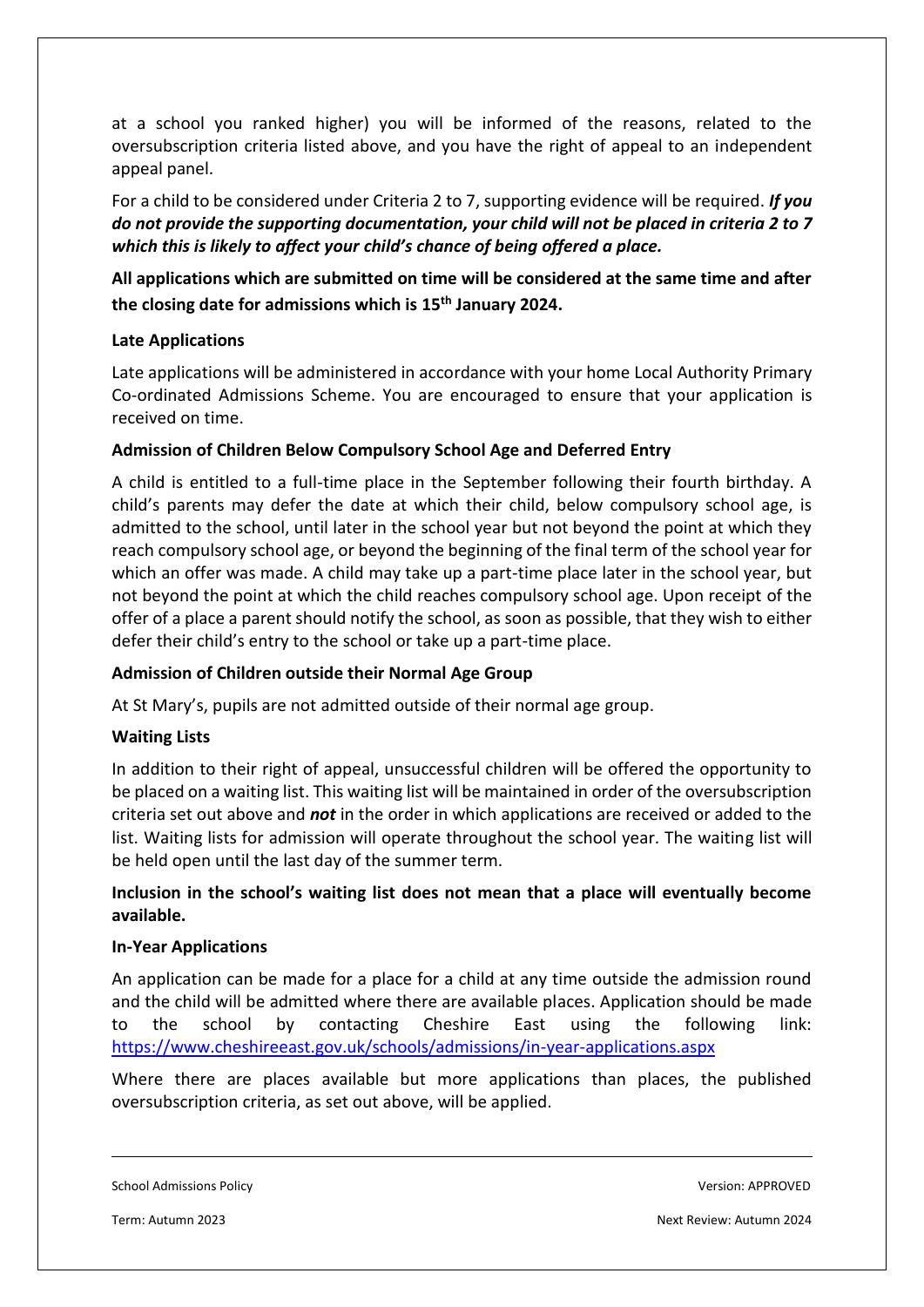If there are no places available, the child will be added to the waiting list (see above).

You will be advised of the outcome of your application in writing, and you have the right of appeal to an independent appeal panel.

## **Fair Access Protocol**

The school is committed to taking its fair share of children who are vulnerable and/or hard to place, as set out in locally agreed protocols. Accordingly, outside the normal admission round the governing body is empowered to give absolute priority to a child where admission is requested under any locally agreed protocol. The governing body has this power, even when admitting the child would mean exceeding the published admission number (subject to the infant class size exceptions).

## **Nursery**

For children attending the school's nursery, application to the reception class of the school must be made in the normal way, to the home local authority. Attendance at the school's nursery does not automatically guarantee that a place will be offered at the school.

**The governing body reserves the right to withdraw the offer of a place or, where a child is already attending the school, the place itself, where it is satisfied that the offer or place was obtained by deception.**

# *Notes (these notes form part of the oversubscription criteria)*

- 1. An Education, Health and Care Plan is a plan made by the local authority under section 37 of the Children and Families Act 2014, specifying the special educational provision required for a child.
- 2. A 'looked after child' has the same meaning as in section 22(1) of the Children Act 1989, and means any child who is (a) in the care of a local authority or (b) being provided with accommodation by them in the exercise of their social services functions (e.g. children with foster parents) at the time of making application to the school.

A 'previously looked after child' is a child who was looked after, but ceased to be so because he or she was adopted, or became subject to a child arrangements order or special guardianship order. Included in this definition are those children who appear (to the governing body) to have been in state care outside of England and who ceased to be in state care as a result of being adopted.

3. 'Catholic' means a member of a Church in full communion with the See of Rome. This includes the Eastern Catholic Churches. This will normally be evidenced by a certificate of baptism in a Catholic Church or a certificate of reception into the full communion of the Catholic Church. For the purposes of this policy, it includes a looked after child who is part of a Catholic family where a letter from a priest demonstrates that the child would have been baptised or received if it were not for their status as a looked after child (e.g. a looked after child in the process of adoption by a Catholic family).

For a child to be treated as Catholic, evidence of Catholic baptism or reception into the Church will be required. Those who have difficulty obtaining written evidence of baptism should contact their Parish Priest [who, after consulting with the Diocese, will decide how

School Admissions Policy Version: APPROVED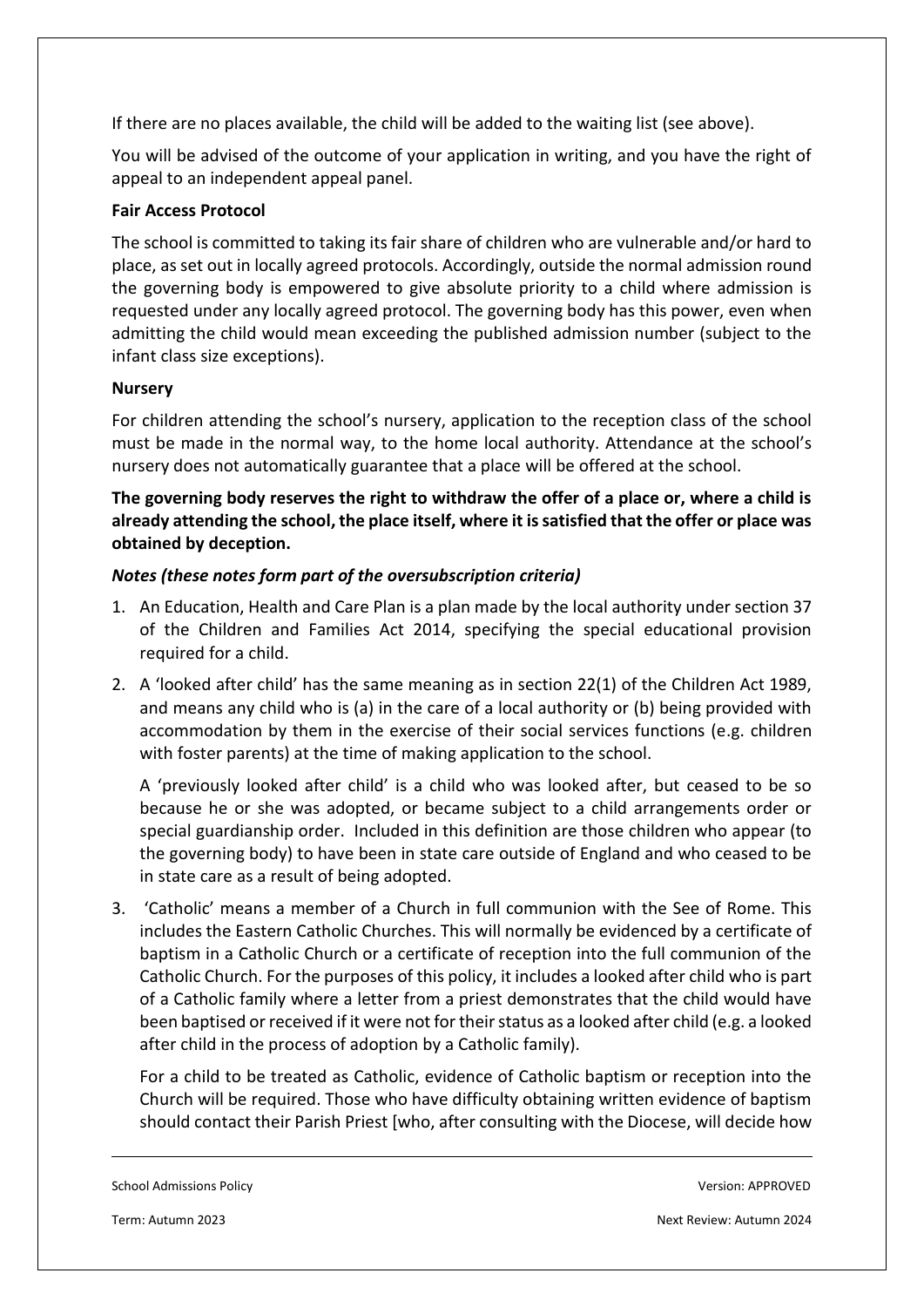the question of baptism is to be resolved and how written evidence is to be produced in accordance with the law of the Church].

- 4. 'catechumen' means a member of the catechumenate of a Catholic Church. This will normally be evidenced by a certificate of reception into the order of catechumens.
- 5. 'Eastern Christian Church' includes Orthodox Churches, and is normally evidenced by a certificate of baptism or reception from the authorities of that Church.
- 6. "children of other Christian denominations" means children who belong to other churches and ecclesial communities which, acknowledge God's revelation in Christ, confess the Lord Jesus Christ as God and Saviour according to the Scriptures, and, in obedience to God's will and in the power of the Holy Spirit commit themselves: to seek a deepening of their communion with Christ and with one another in the Church, which is his body; and to fulfil their mission to proclaim the Gospel by common witness and service in the world to the glory of the one God, Father, Son and Holy Spirit. An ecclesial community which on principle has no credal statements in its tradition, is included if it manifests faith in Christ as witnessed to in the Scriptures and is committed to working in the spirit of the above.

All members of Churches Together in England and CYTÛN are deemed to be included in the above definition, as are all other churches and ecclesial communities that are in membership of any local Churches Together Group (by whatever title) on the above basis.

- 7. "children of other faiths" means children who are members of a religious community that does not fall within the definition of 'other Christian denominations' at 6 above and which falls within the definition of a religion for the purposes of charity law. The Charities Act 2011 defines religion to include:
	- A religion which involves belief in more than one God, and
	- A religion which does not involve belief in a God.

Case law has identified certain characteristics which describe the meaning of religion for the purposes of charity law, which are characterised by a belief in a supreme being and an expression of belief in that supreme being through worship.

- 8. 'brother or sister' includes:
	- (i) all natural brothers or sisters, half brothers or sisters, adopted brothers or sisters, stepbrothers or sisters, foster brothers or sisters, whether or not they are living at the same address; and
	- (ii) the child of a parent's partner where that child lives for at least part of the week in the same family unit at the same home address as the child who is the subject of the application.
- 9. A 'parent' means all natural parents, any person who is not a parent but has parental responsibility for a child, and any person who has care of a child.
- 10. To demonstrate an exceptional social, medical or pastoral need of the child, which can be most appropriately met at this school, the governing body will require compelling written evidence from an appropriate professional, such as a social worker, doctor or priest.

School Admissions Policy Version: APPROVED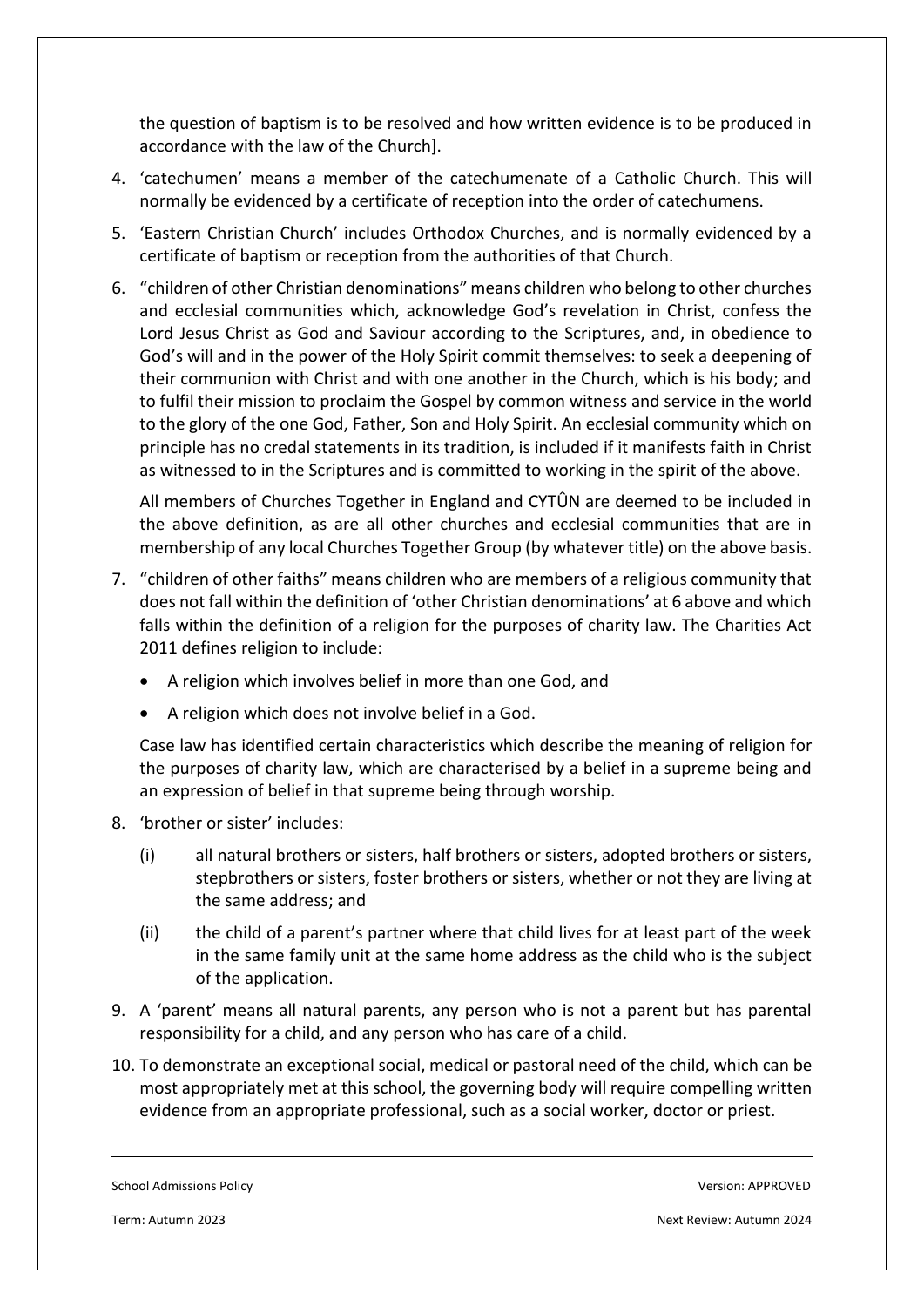- 11. For the purposes of this policy, parish boundaries are as shown on the attached map and will be applied to these admission arrangements.
- 12. A child's "home address" refers to the address where the child usually lives with a parent or carer, and will be the address provided in the Common Application Form ("CAF"). Where parents have shared responsibility for a child, and the child lives for part of the week with each parent, the home address will be the address given in the CAF, provided that the child resides at that address for any part of the school week.

School Admissions Policy Version: APPROVED